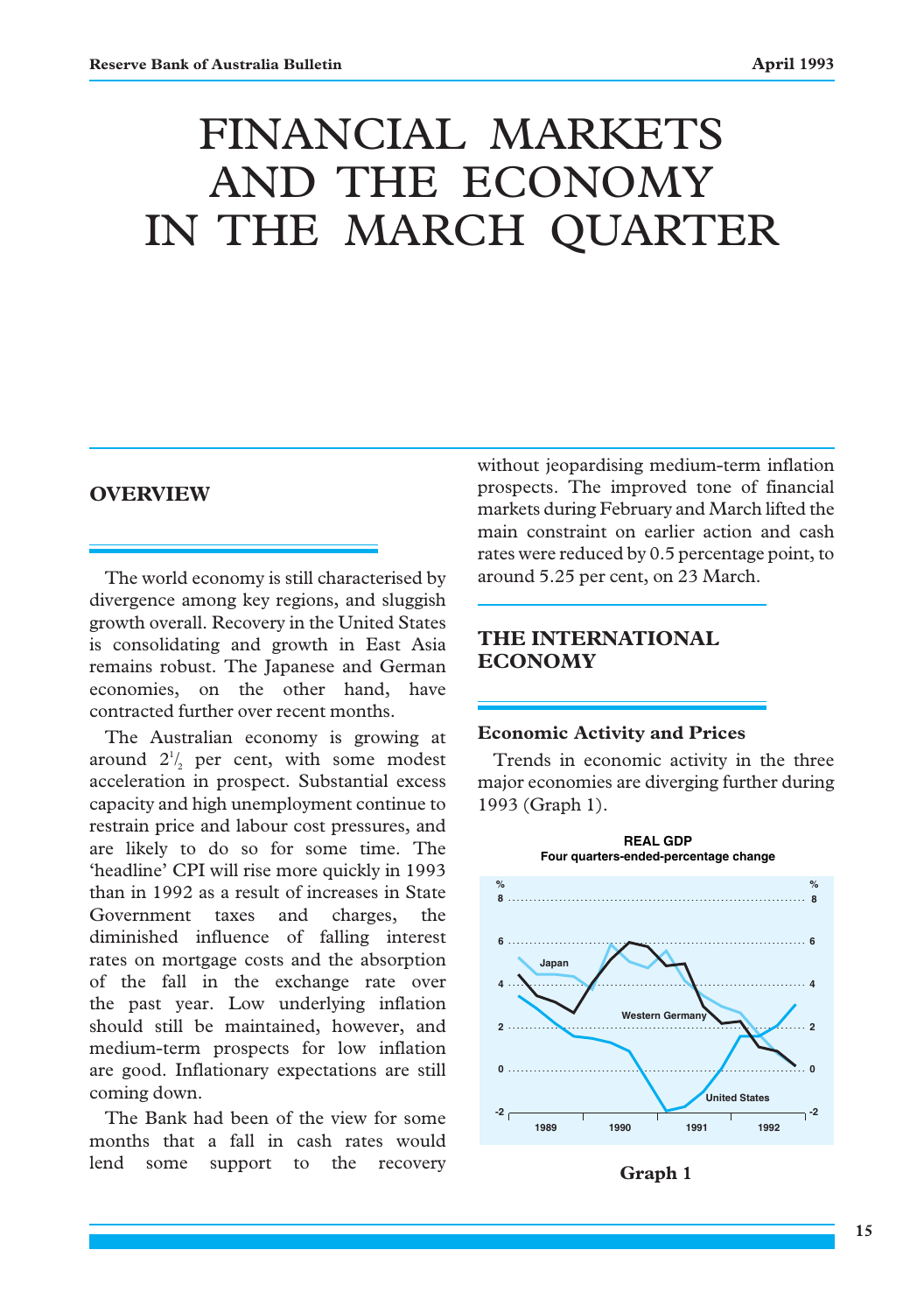Economic recovery in the United States has continued, with real GDP expanding by 4.7 per cent (at an annual rate) in the December quarter of 1992. This unusually strong pace has not carried over into the March quarter, but key indicators such as industrial production and retail sales are clearly still on an upward trend. Non-farm employment, which had been the weak point of the recovery to date, rose sharply in February but dropped back slightly in March. The unemployment rate has fallen from a peak of 7.7 per cent to 7 per cent currently.

The medium-term fiscal policy of the Clinton Administration took shape in the President's Economic Statement in mid February. A short-term stimulus package was announced, together with measures to reduce the Federal budget deficit over a four-year period. The strategy was well received by the markets.

In contrast to the recovery in the United States, economic conditions in Japan and especially Germany are very weak. In the fourth quarter of 1992, real GDP fell by 0.8 per cent in western Germany and by 0.1 per cent in Japan. For both economies, this was the third consecutive quarterly fall. Available indicators suggest that the weakness continued in the March quarter (Graphs 2 and 3). As a result, demand for labour has weakened. In Germany, the unemployment rate and the number of workers on short shifts

**JAPAN**

have risen sharply. The level of unemployment in Japan has also risen in recent months, and a certain amount of pessimism persists.

Inflationary pressures remain subdued in most countries and are probably easing a little in Germany despite poor results in the first few months of 1993. Given two years of below-capacity output in the United States, the moderate pick-up in activity should not quickly create inflationary pressures. The CPI is currently increasing at an annual rate of a little over 3 per cent. Inflation remains very low in Japan at just over 1 per cent per year. The growing slack in German labour markets appears to be exerting some downward pressure on wages, which should result in a reduction in underlying inflation in due course.

Growth rates of Australia's main Asian trading partners continue to be faster than those of the major industrialised countries in the OECD (Graph 4). While the Korean economy has slowed noticeably, real GDP in Hong Kong, Taiwan and Singapore expanded at a rapid pace in the year to the December quarter 1992. China recorded growth of around 12 per cent in 1992, although this has prompted concerns over strong price pressures. As growth in the South-East Asian region is underpinned by strong domestic demand and intra-Asian trade, this augurs well for Australian





#### **WESTERN GERMANY Selected Indicators**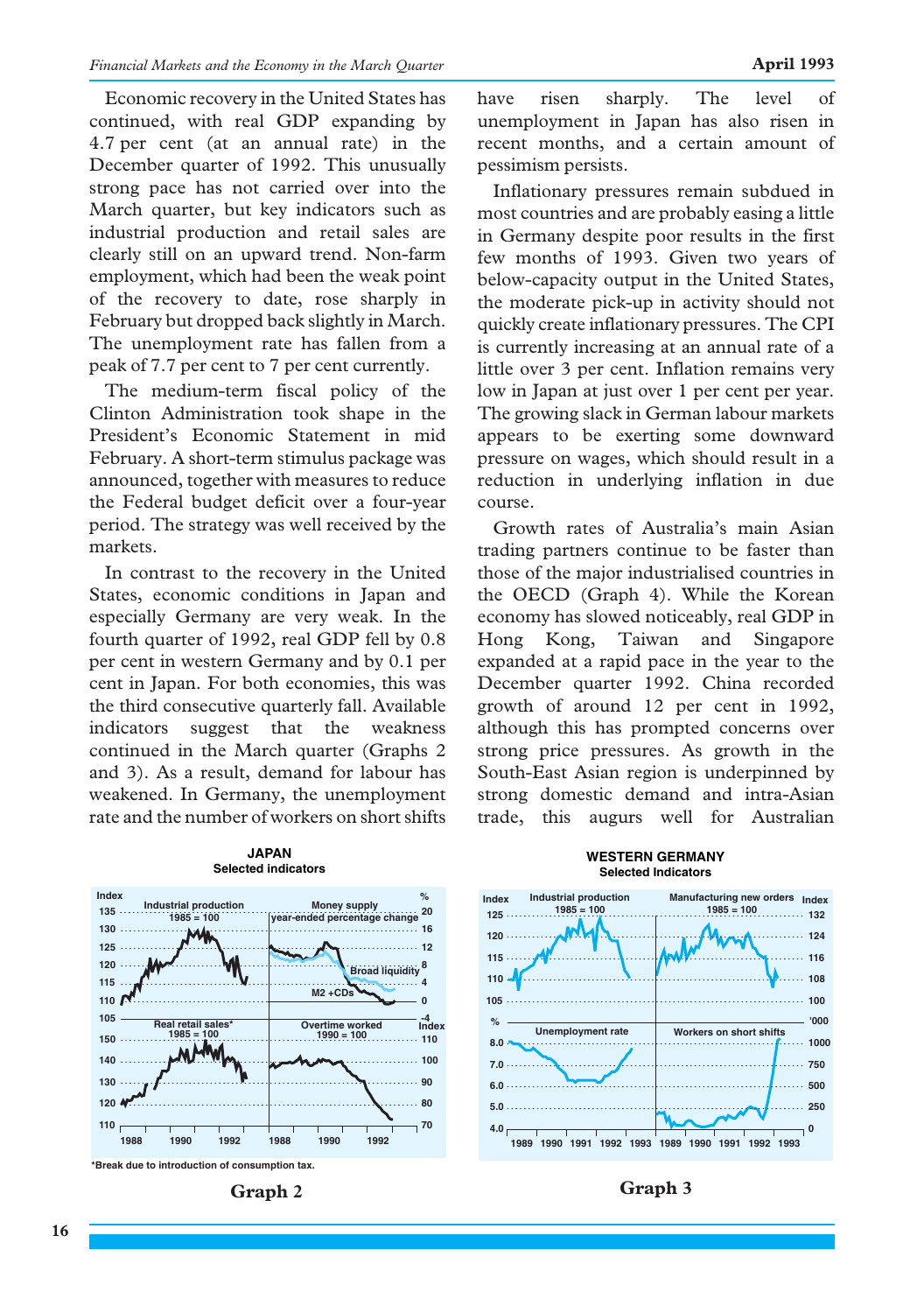

**EAST ASIA GDP GROWTH RATES**



exporters, and should complement a pick-up in demand from the United States as the recovery there progresses.

### **Financial Markets**

The changing economic outlook in Germany saw the Bundesbank take steps to ease monetary conditions several times during the quarter. The adjustments were, however, smaller than expected. Short-term interest rates in Japan also declined as official interest rates were lowered in February in response to weakening economic conditions. There was little change in short-term rates in the United States.

A feature of the first two months of the March quarter was the rally in major bond markets (Graph 5). In the US, the main factor was the new Administration's fiscal policies. Easier monetary policy and domestic economic weakness were contributing influences to lower bond yields in Japan, Germany and most other European countries.

Signs of a pick-up in economic recovery in the United States and expectations of cuts in interest rates in Germany caused the US dollar to rise against the German mark over the first two months of the quarter (Graph 6). This was reversed in March and early April, however, as it became apparent that reductions in German rates would be smaller than earlier expectations. The yen strengthened sharply against all currencies



**10 YEAR BOND YIELDS**

#### **Graph 4 Graph 5**





during the quarter. Part of the rise reflected buying of yen by market participants in anticipation of co-ordinated intervention by major countries to move the yen higher as a way of dealing with the large Japanese current account surplus. The rise gathered pace late in the quarter, amid reports that Japanese investors were cutting back on their overseas investments ahead of the end of their financial year. Over the quarter, the yen rose by 8 per cent against both the US dollar and the German mark.

Most major share markets rose over the quarter in response to expectations of lower interest rates in Europe, signs of sustainable recovery in the US and further substantial fiscal stimulus in Japan (Graph 7). Share prices rose by 10 per cent in Japan, 11 per cent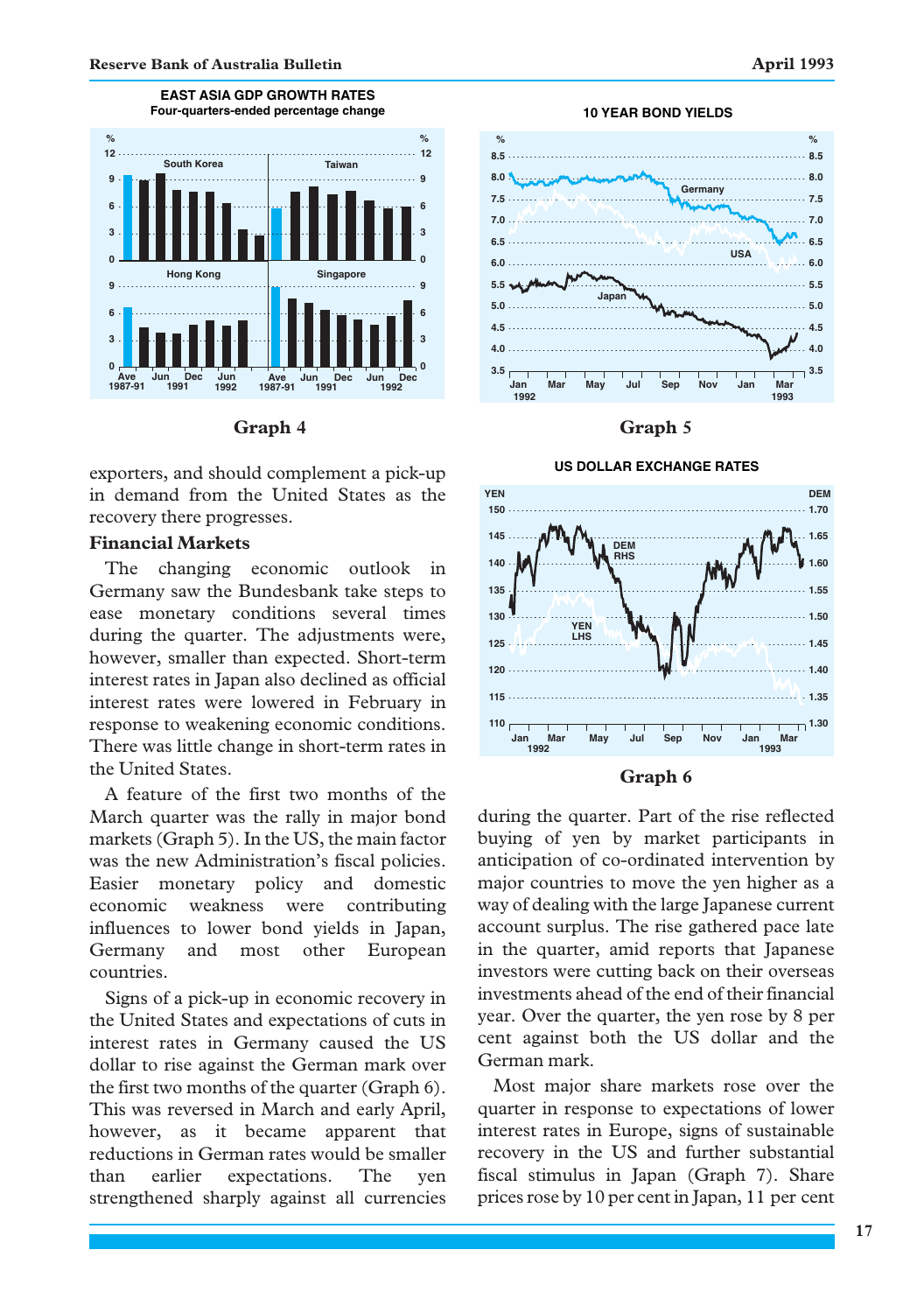



in Germany and 4 per cent in the US. In the UK, they rose strongly for much of the period, but fell back following the Budget Statement in mid March to end 1 per cent higher.

## **THE DOMESTIC ECONOMY**

#### **Demand and Output**

National Accounts data for the December quarter point to a continuation of the 2 to 3 per cent rate of growth recorded over the past year (Graph 8). The average measure of GDP grew by 0.7 per cent in the quarter. Consumer spending was relatively sluggish, in part reflecting a change in shopping patterns (see below). The cyclical expansion in dwelling investment continued and there was a large rise in business investment. Although this latter change reflected a number of one-off factors, underlying investment appears to have increased for the first time since mid 1989. Exports of goods and services recorded a solid rise, more than offsetting a moderate rise in imports, so that net external demand contributed strongly to growth. The expansion in domestic and foreign demand was partially met by a rundown of stocks, however, equivalent to half a per cent of GDP.

Partial indicators for the March quarter point to the continuation of moderate growth,



although changes to seasonal patterns have complicated the interpretation of some series. The value of retail trade rose by 4.2 per cent in January, more than reversing the large fall recorded in December (Graph 9). This pattern reflects a deferral of purchases traditionally made in December until the sales in January. February figures recorded a marginal fall. Taken together, these figures suggest a moderate rise in the March quarter, after two weak quarters.

Registrations of passenger vehicles fell by 2.6 per cent in January and a further 0.6 per cent in February. Average registrations in the first two months of 1993 were 2 per cent below the monthly average for the December quarter. There have been sharp swings in consumer sentiment, as



#### **RETAIL TRADE**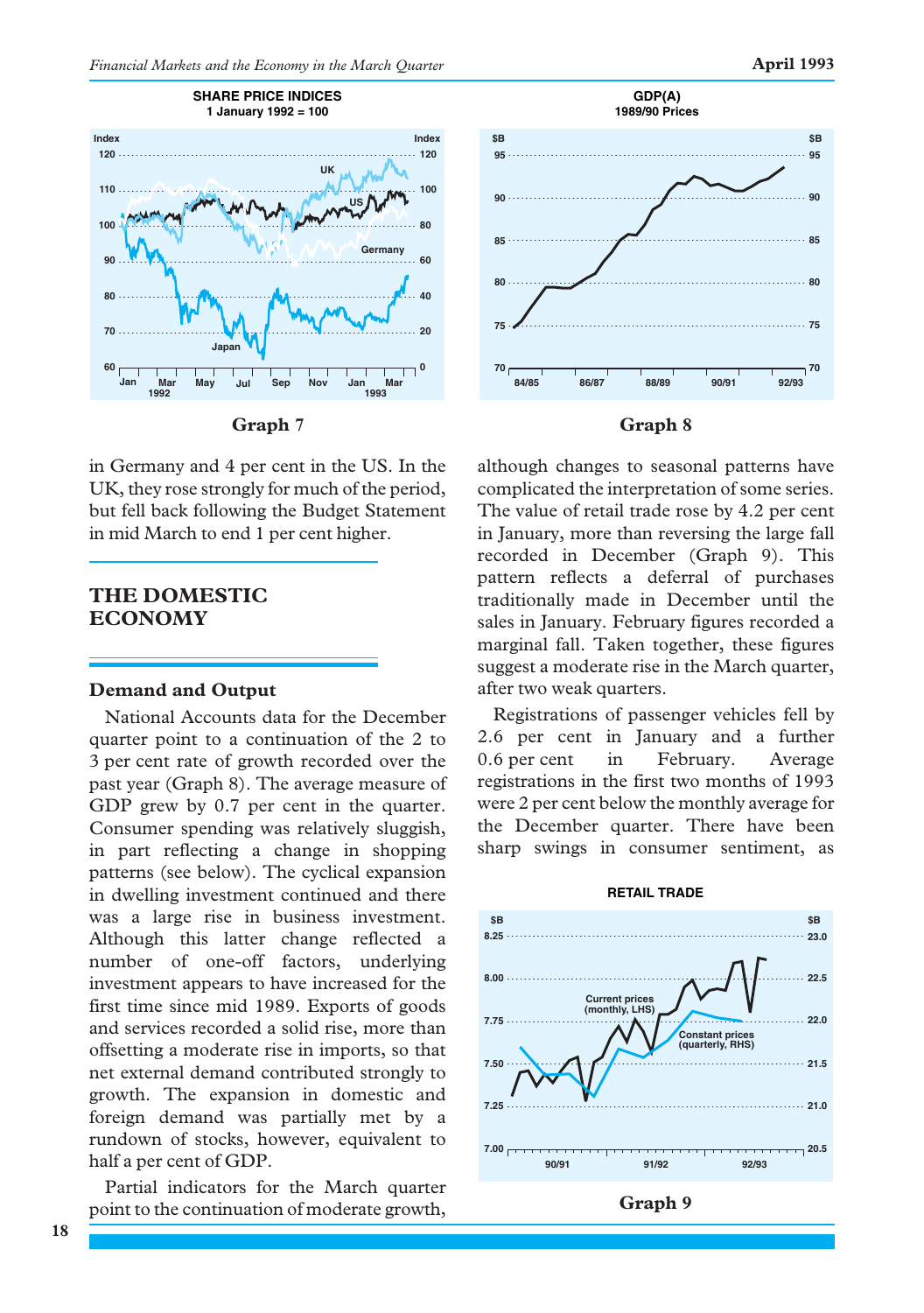measured by the Westpac/Melbourne Institute survey, but sentiment has shown some modest uptrend in recent months.

Residential construction continues to expand. The number of private dwelling commencements rose by 2.8 per cent in the December quarter following a rise of 5.1 per cent in the previous quarter. Building approvals for dwellings in the three months to February were 3.9 per cent higher than in the previous three months, suggesting a further small rise in commencements in the first quarter of 1993. The real value of *non*residential building approvals rose by nearly 30 per cent in the December quarter. While the latest rise reflects a number of large projects, it is possible that the decline in nonresidential construction activity may be coming to an end.

The latest ACCI-Westpac survey of the manufacturing sector suggested a small improvement in activity and business sentiment in the March quarter. The expectation is for further improvements in the general business outlook in the June quarter, although actual outcomes for output and new orders continue to fall short of expectations.

The December quarter ABS survey of capital expenditure suggested that spending plans for 1992/93 had been revised up slightly but remain a little below the corresponding expectation a year earlier. The first reading on expected spending in 1993/94 was also quite weak, although the historical evidence is that actual spending is generally stronger than the initial estimates suggest.

## **Labour Market**

Employment numbers have swung widely in recent months (Graph 10). The rise of 62,400 in January was followed by a fall of 66,900 in February. In March, employment rose by 68,100. Between December and March, employment rose by 63,600 or 0.8 per cent. The change in spending patterns around Christmas may have added to the volatility of the monthly figures. Post-Christmas sales are likely to have encouraged retailers to retain casual staff for longer than usual, thereby boosting measured



**Graph 10**

employment in January and reducing it in February. The rate of unemployment remained around 11 per cent.

Forward employment indicators show some signs of strengthening in the demand for labour in the private sector, although the picture varies considerably among regions. The ABS survey of job vacancies showed a fall in the total number of vacancies between November and February, but this fall was concentrated in the public sector (Graph 11). In the private sector, vacancies rose by 4.5 per cent (not seasonally adjusted), to be about 20 per cent higher than a year earlier. The ANZ measure of job vacancies also shows an upward trend, and in March was 11 per cent higher than a year earlier. Overtime hours worked per employee across



#### **ABS JOB VACANCIES Not seasonally adjusted**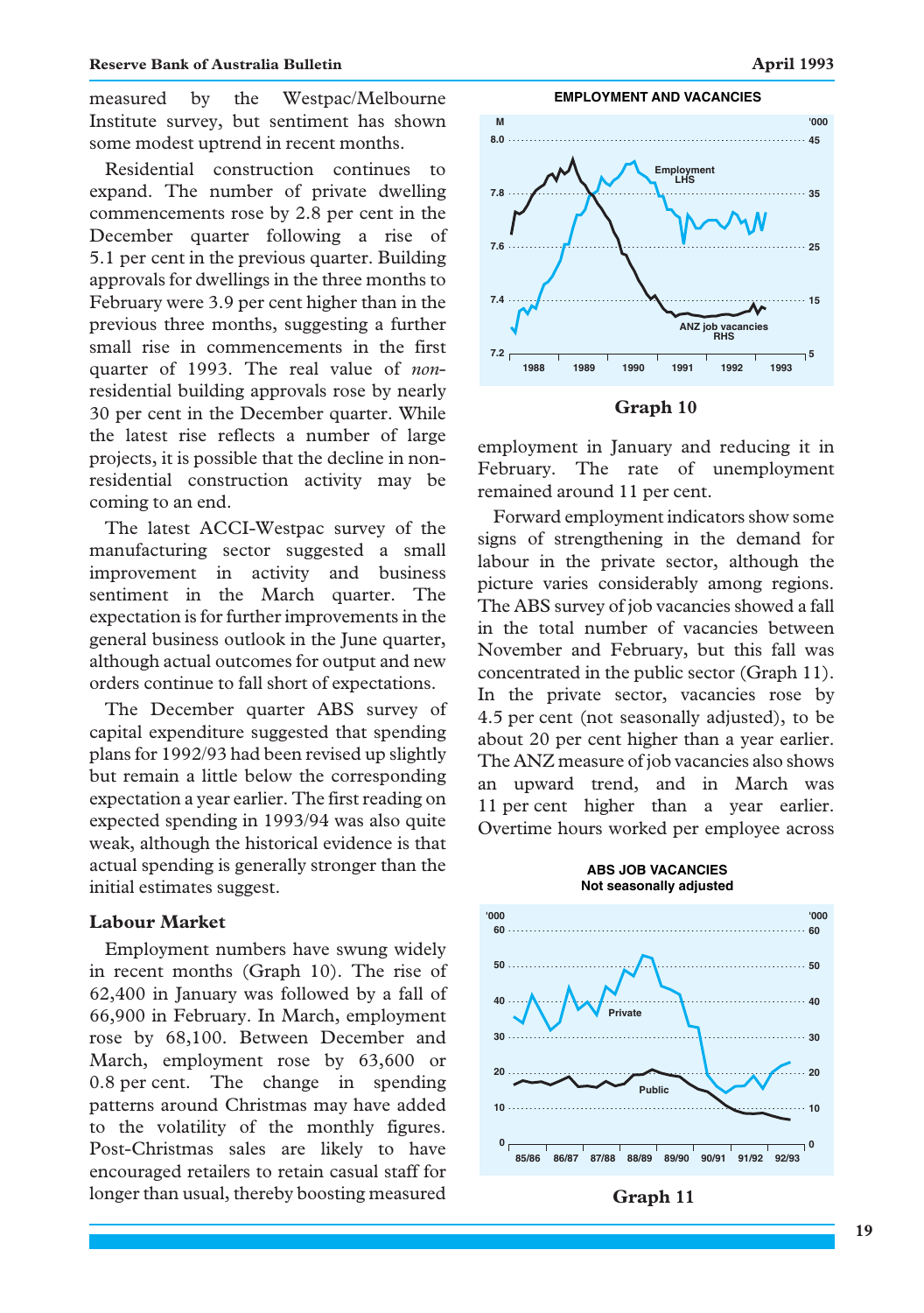the economy rose by 3 per cent between November and February, to be 3.8 per cent higher than a year earlier.

## **Prices and Costs**

Inflation remains low (Graph 12). The Consumer Price Index rose by 0.5 per cent in the December quarter and by only 0.3 per cent through 1992. After removing the effects of volatile items such as petrol, fresh fruit and vegetables, and interest charges, the CPI rose by 0.8 per cent in the quarter and by 2.0 per cent over the year to December. Prices of privately-provided goods and services rose by 1.9 per cent during 1992.<sup>1</sup> All these measures were boosted by a large rise in taxes on tobacco in the December quarter which contributed 0.2 percentage point to the total CPI. Further increases in government taxes and charges will push up the CPI over the next couple of quarters.

Implicit price deflators in the December quarter National Accounts confirm the picture of low inflation. The fixed-weight consumption deflator rose by 0.6 per cent in the December quarter and by 1.6 per cent over the year. The more broadly-based deflators have grown by 1 to 2 per cent over the past year.

Sectoral price indicators continue to show some pressure on import prices arising from the depreciation of the exchange rate during the first three quarters of 1992 (Graph 13). There was a further significant rise in the import price index in January. The price index for imported materials used in manufacturing rose at a slightly slower pace. These pressures should moderate over the next few months if the exchange rate stays around current levels. Total manufacturing input prices fell, a result of lower oil prices. Manufacturing output prices picked up a little in January, after three months of little or no increase. Prices of construction materials remained flat.

Measures of inflationary expectations have generally fallen further. The Melbourne Institute measure fell by 0.5 of a percentage point to 4.3 per cent in the March quarter. Consensus forecasts for inflation in 1993 and 1994 have been revised down again. Eightyfive per cent of respondents to the ACCI-Westpac survey reported that their selling prices fell or remained unchanged in the March quarter and three-quarters of those surveyed expect a similar result in the June quarter.

Rises in labour costs remain very subdued. A number of major enterprise agreements, such as within the Australian Public Service and Telecom, have recently been negotiated. To date, almost 1,000 agreements have been ratified by Federal and State Industrial Commissions covering close to 10 per cent of the labour force. Despite these settlements,





1. See the May 1992 *Bulletin* for a description of this measure.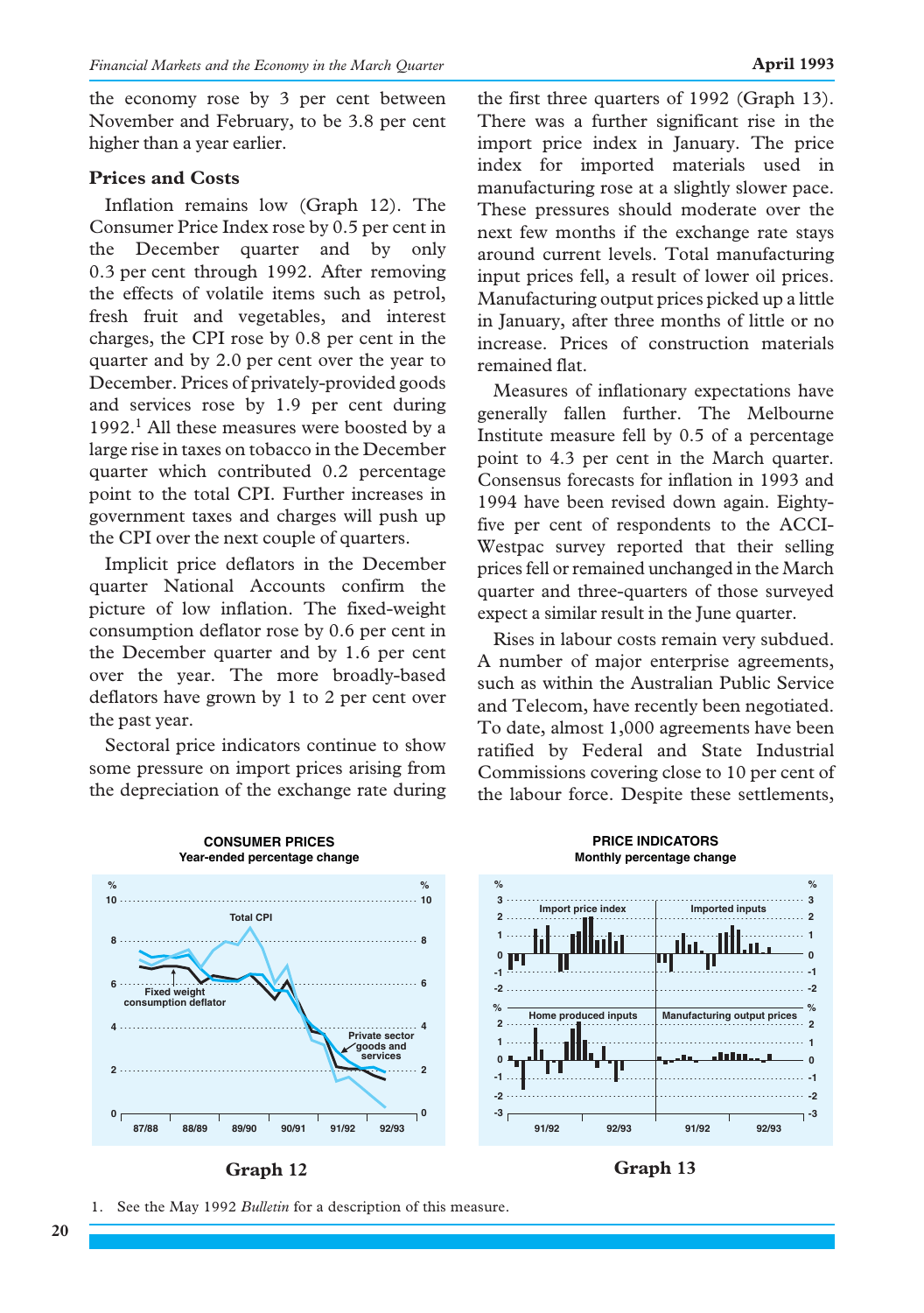|                              | 1990 | 1991 | 1992 |
|------------------------------|------|------|------|
| Awards                       | 5.1  | 3.5  | 0.9  |
| Ordinary-Time Earnings (OTE) | 7.5  | 4.2  | 1.4  |
| Private OTE                  | 6.9  | 3.8  | 0.3  |
| Unit Labour Costs            | 7.2  | 2.6  | 0.2  |

**TABLE 1: LABOUR COSTS** *(Percentage change; year to December quarter)*

overall wages were static in the final months of 1992 so that ordinary-time earnings of full-time adults in the private sector rose by only 0.3 per cent over the year (Table 1).

#### **Money and Credit**

Credit provided to the private sector has been growing since the middle of 1992 and is now slightly higher than it was a year earlier. This has been underpinned by sustained strong growth in housing credit, a result of falling mortgage rates, competition among banks for mortgage borrowers and the relatively good balance sheet position of the household sector. Business credit, on the other hand, remains weak. Despite the small rises in January and February, business credit outstanding is still  $4\frac{1}{2}$  per cent lower than its level a year ago, as firms shed debt in an effort to repair their balance sheets. This process has some counterpart in relatively large equity raisings during the past year, although raisings in January and February were lower than for any month in 1992.

For some time, growth in the broad money aggregates has been sluggish, in line with the fact that intermediaries needed relatively little in the way of new funding for asset expansion. This trend continues. The narrow aggregates show stronger growth. Currency is rising at around 6 per cent per annum, consistent with modest growth in nominal spending. M1 growth is, on average, faster than this, and quite volatile, a reflection of the trend to lower interest rates over the past couple of years and the effects on the statistics of financial innovation.

## **Government Finance**

The mid-year review of the Commonwealth budget suggested that the deficit for 1992/93 will be higher than the \$13.4 billion predicted at Budget time. The source of the upward revision is mainly on the revenue side, with weaker-than-expected employment and income growth leading to a shortfall in income tax collections. Factors pushing up outlays include higher unemployment benefits and a delay in the public float of Qantas/Australian (proceeds of which are recorded as 'negative outlay').

With the higher Commonwealth deficit, the total net Public Sector Borrowing Requirement for 1992/93 is likely to exceed earlier estimates of about  $4^3/4$  per cent of GDP. Excluding asset sales by the Commonwealth and State Governments, the 'underlying' PSBR – the true call on private and foreign savings by the government sector – could be around 6 per cent of GDP in 1992/93, compared with  $4\frac{1}{4}$  per cent in 1991/92.

#### **Balance of Payments**

In the three months to February, the current account deficit averaged around \$765 million per month, a substantial fall from \$1.3 billion average for the previous three months. This reduction in the deficit reflected improvements in both the trade balance and the income deficit. Imports were unusually high in October and November because of the impact of large one-off items, such as civil aircraft, an Optus satellite and some equipment for the North-West Shelf project. Even abstracting from these lumpy items, however, the trend increase in imports appears to have slowed sharply over the past few months. This partly reflects the more stable exchange rate, after valuation effects of the earlier fall in the \$A had pushed up import values during the second half of 1992, but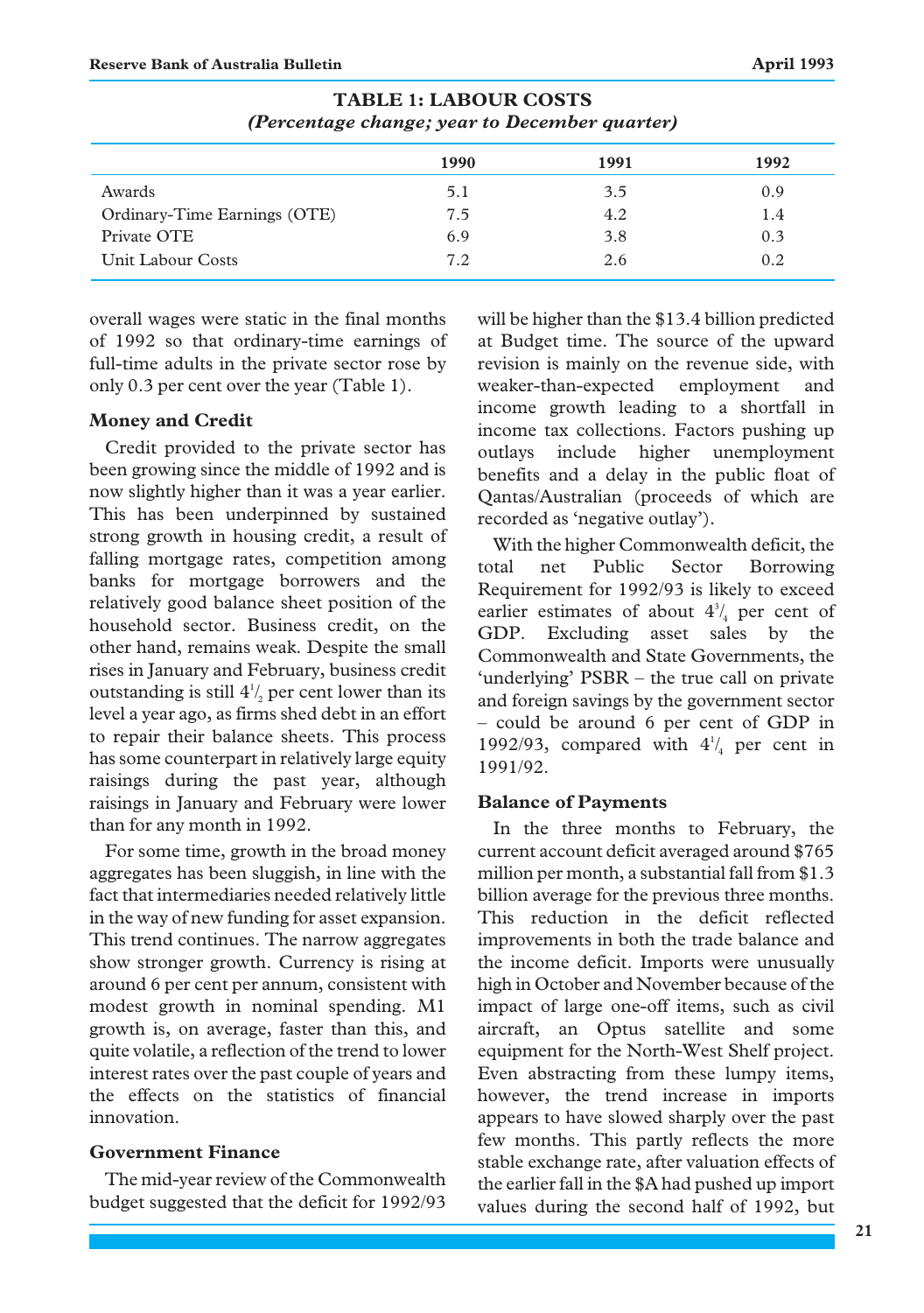import volumes also appear to be rising at a slower pace than earlier in the recovery. As such, they are more in line with growth in domestic demand.

Exports have continued to record solid growth, despite monthly volatility. This picture was confirmed by the substantial upward revisions to figures for exports in the December quarter which were released with the January statistics. Revisions were also announced for the net income accounts, which reduced earlier estimates of the deficit considerably. As a result of all these trends, the current account deficit over the eight months to February ran at an annual rate of around \$13 billion.

Over the eight months to February, there was substantial capital inflow from government borrowing abroad. To date, the bulk of government borrowing abroad has been undertaken by the State governments who have raised about \$6.0 billion over the eight months to February. \$1.9 billion inflow has come from foreign purchases of domestic securities. There was further inflow from sales of official reserve assets by the Reserve Bank. Official net inflows came to \$12.9 billion. The non-official sector (including the balancing item) recorded a net outflow of \$3.2 billion.

Prices for Australian commodities appear to have stabilised over the past six months, after a consistent decline during the preceding six months (Graph 14). The Bank's Index of Commodity Prices rose slightly during the March quarter, although it has yet to show any convincing rise. In particular, base metals prices, which would be expected to pick up quickly in response to a rise in industrial demand abroad, and which had shown some rises late in 1992, had fallen back by the end of the March quarter.

## **Financial Markets**

Financial markets were unsettled in January as the exchange rate came under further downward pressure. As the quarter progressed, however, there was a marked turn-around in sentiment: bond yields fell, and the exchange rate and share prices rose. This improved sentiment mainly reflected increased confidence about the outlook for world economic growth (stemming largely from the recovery in the US) and a desire by foreigners to rebuild their holdings of Australian assets in anticipation of benefits that would flow from an expected strengthening of commodity prices.

Australian bonds, yields on which had been high by world standards, given the low rate of inflation in Australia, were a particular source of interest to overseas investors. Yields fell sharply over the quarter, falling from a high point of 9.1 per cent for 10-year bonds in early January, at one point reaching 7.6 per cent (Graph 15). The sharemarket also benefited, with prices rising by 8 per cent over the quarter. The exchange rate, which



## **YIELD ON TEN-YEAR BONDS**